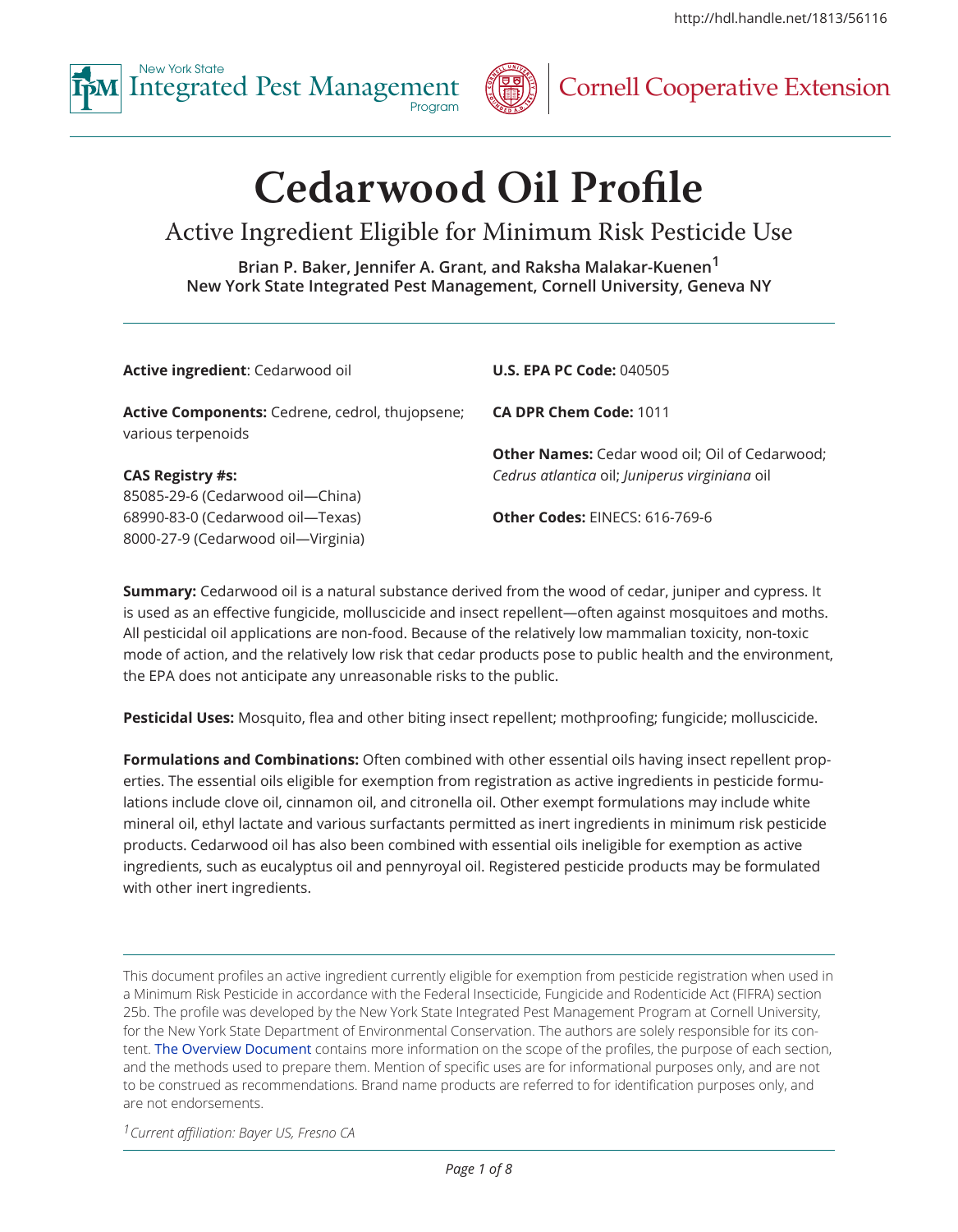**Basic Manufacturers:** Arbor American, Cedar Oil Industries.

**Safety Overview:** Information submitted in support for EPA registered pesticide products that contain cedarwood oil as an active ingredient uniformly confirms that no adverse human health effects or ecological risks are expected as a result of exposure to this product, when used as labeled (Matthews 2011).

## **Background**

Cedarwood oils, also known as cedar oils, are extracted from members of the *Cupressaceae* family, which includes true cedar, juniper and cypress (Matthews 2011). Cedar oil was first listed as a 25(b) eligible active ingredient by the EPA in 1996 [61 FR 8876]. The original listing neither limited the parts of the tree that could be used for extraction of the oil nor did it provide guidance on qualifying cedar species. In 2015, the EPA changed "cedar oil" to "cedarwood oil" and clarified that only the oils of three species are active ingredients eligible for inclusion in products that are exempt from registration: cedarwood oil (China), cedarwood oil (Texas), and cedarwood oil (Virginia) (80 FR 80657). Many pesticide products containing cedar oil have been tested and commercially available over the past 20 years with 25(b) eligible status—some using oils extracted from leaves and bark as well as from wood, often without clarity on what species of cedarwood was used. Therefore, confusion on eligibility of these products, and a lag time in registration and enforcement, can be expected. In this profile, we have included information on unspecified species of cedarwood oils, but not on oils known to be extracted from species that are no longer 25(b) eligible.

Most cedarwood oil produced in North America is cedarwood oil (Virginia), the volatile oil from wood of *Juniperus virginiana* which is also known commonly as Eastern red cedar or savin (Khan and Abourashed 2010). Another domestic US species used to produce cedarwood oils is the Ashe juniper (*Juniperus ashei*), the source of cedarwood oil (Texas) (Adams 1987). *Juniperus mexicana,* a *Juniperus* species that grows in Mexico, Central America and Texas is sometimes classified as Texas cedar (Panten and Surburg 2015). This classification was disputed (Adams 1991), thus it is not clear whether these are separate species (Coppen 1995). Multiple species are identified as Chinese cedar: primarily *Cupressus funebris* (Chinese weeping cypress), *Juniperus chinensis* (Chinese juniper), *J. formosana* (Chinese prickly juniper), and *J. vulgaris* (Coppen 1995).

Western red cedar (*Thuja plicata*) is another domestic source of cedarwood oil in the US (Matthews 2011). However, Western red cedar wood oil is not included as a 25(b)-eligible active ingredient [40 CFR 152.25(f), Table 1]. Other species domestic to the US have the potential to be developed, but are unlikely to compete with the Virginia and Texas species (Adams 1987).

Cedarwood oil is generally obtained as a by-product of the milling process used for the species of cedars, junipers and cypresses identified above. Sawdust, shavings, off-grade and short pieces are collected at the mill, and the oil is obtained by steam distillation (Khan and Abourashed 2010). Supercritical extraction with carbon dioxide is also effective, and cedarwood oil extracted by this method has higher molecular weight fractions than steam distilled (Eller and King 2000).

Cedarwood oil composition varies by species (Adams 1991), and processing methods at various facilities. Similarly, specifications for cedarwood production are based on variety of processing, physical and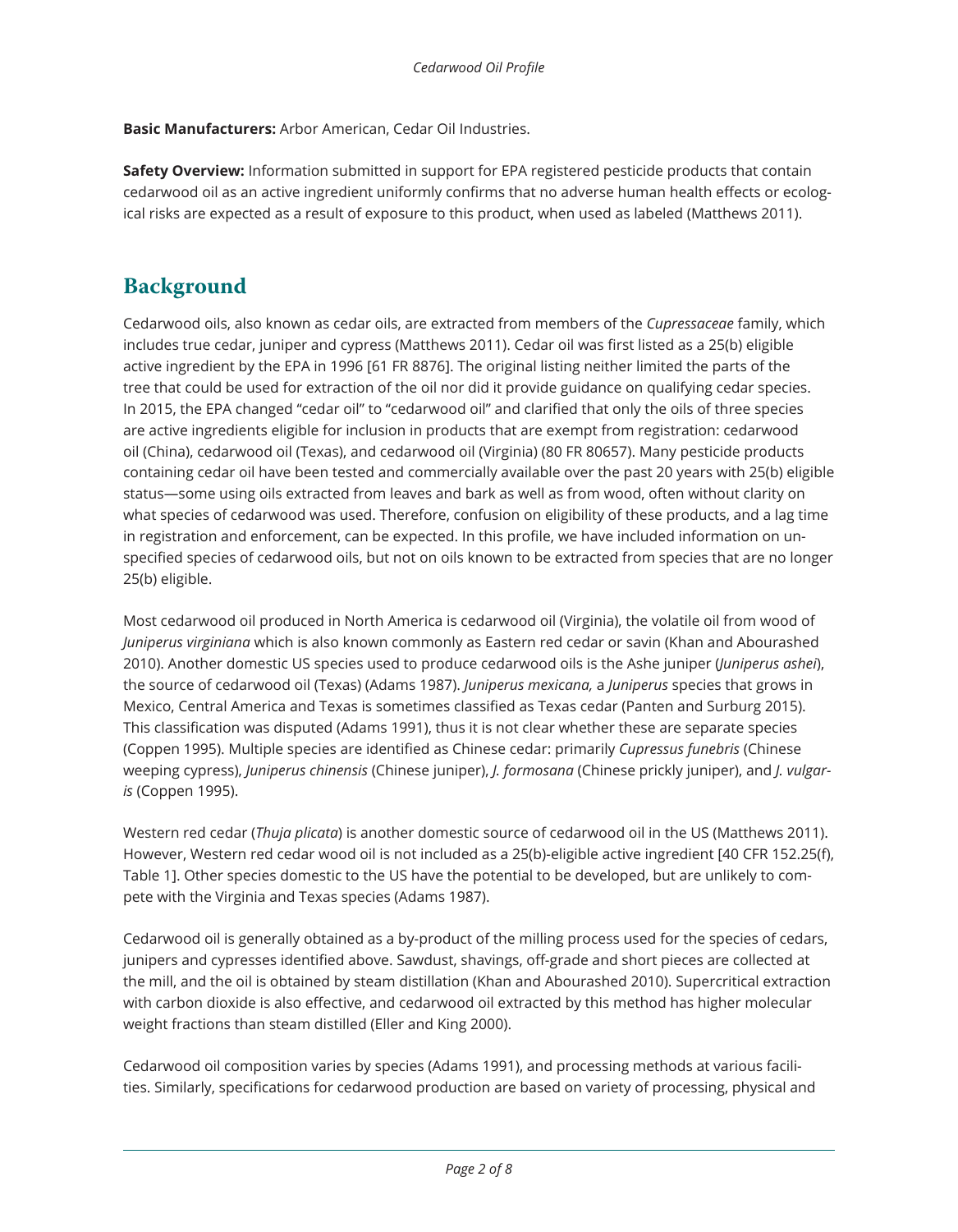chemical properties, and botanical origin and location (CSWG 2002). Virginia and Texas cedarwood oils have International Organization for Standards (ISO) standards based on their alcohol content and various physical and chemical data (Coppen 1995). The chief constituents of cedarwood oil are the sesquiterpenes cedrene and cedrol—also known as cedar camphor (Merck 2015). Cedarwood oil also includes other sequiterpenes, including thujopsene (Sell 2009).

The mode of action of cedarwood oil is based on the repellent properties of the various terpenoid substances, particularly cedrene and cedrol (US EPA 1993). All uses are non-food, involving the application of oil to skin or clothing (Matthews 2011). Cedarwood oil is also applied to open water as a mosquito larvicide. Cedar oil was the first pesticide active ingredient that the EPA determined was eligible for inclusion in products exempted from registration, doing so on January 19, 1994 [59 FR 2751].

### **Chemical and Physical Properties**

The physical and chemical properties of cedarwood oil appear in Table 1:

| <b>Property</b>                              | Characteristic/Value                                                                                                                  | Source(s)                   |
|----------------------------------------------|---------------------------------------------------------------------------------------------------------------------------------------|-----------------------------|
| Molecular Formula:                           | N/A                                                                                                                                   |                             |
| Molecular Weight:                            | N/A                                                                                                                                   |                             |
| Percent Composition:                         | a- and ß-cedrene: 29-35%; cedrol: 10-<br>22%; Thujopsene: 21-29%; Widdrol:<br>2-5%; Other sesquiterpenes and<br>hydrocarbons: 20-25%. | (Adams 1991)                |
| Physical state at 25°C/1 Atm.                | Liquid                                                                                                                                | (Merck 2015)                |
| Color                                        | Colorless to slightly yellow                                                                                                          | (Merck 2015)                |
| Odor                                         | Cedar odor                                                                                                                            | (Cedar Oil Industries 2006) |
| Density/Specific Gravity                     | 0.940-0.950.                                                                                                                          | (Merck 2015)                |
| Melting point                                | 47.96°C (Solidifies at room tempera-<br>ture)                                                                                         | (CSWG 2002; EPI 2012)       |
| Boiling point                                | 245°C                                                                                                                                 | (EPI 2012)                  |
| Solubility                                   | Soluble in ethanol                                                                                                                    | (CSWG 2002)                 |
| Vapor pressure                               | Not found                                                                                                                             |                             |
| pH                                           | $6.5 - 7.5$                                                                                                                           | (Cedar Oil Industries 2006) |
| Octonol/Water (K <sub>ow</sub> ) coefficient | 5.74                                                                                                                                  | (EPI 2012)                  |
| Viscosity                                    | $< 10 - 80$ cPs                                                                                                                       | (Cedar Oil Industries 2006) |
| Miscibility                                  | Not found                                                                                                                             |                             |
| Flammability                                 | Non-combustible                                                                                                                       | (Cedar Oil Industries 2006) |
| Storage stability                            | Stable                                                                                                                                | (Cedar Oil Industries 2006) |
| Corrosion characteristics                    | Not found                                                                                                                             |                             |
| Air half life                                | 2.76 hrs                                                                                                                              | (EPI 2012)                  |
| Soil half life                               | 1,800 hrs                                                                                                                             | (EPI 2012)                  |
| Water half life                              | 900 hrs                                                                                                                               | (EPI 2012)                  |
| Persistence                                  | 305 hrs                                                                                                                               | (EPI 2012)                  |

**Table 1 Physical and Chemical Properties of Cedarwood Oil**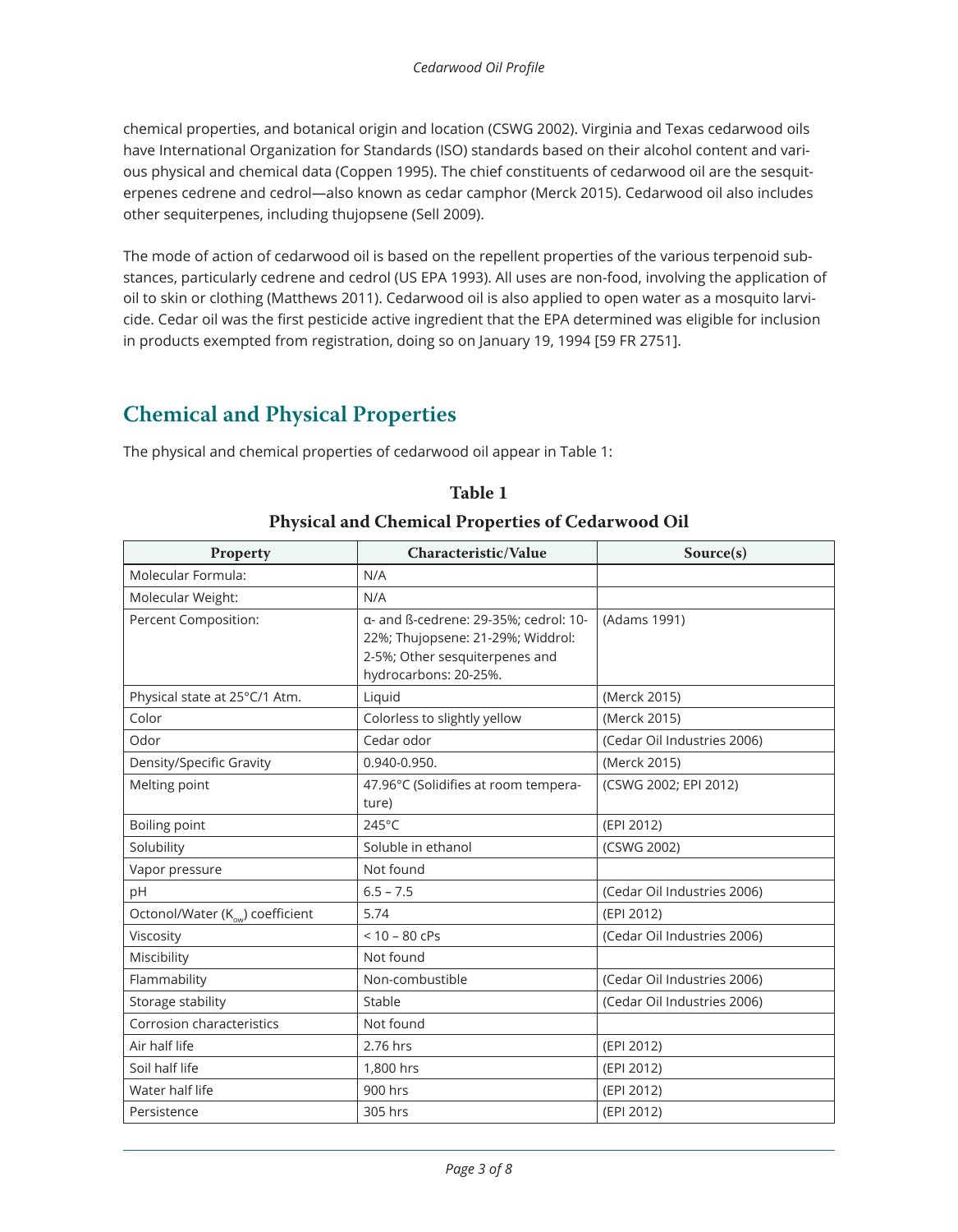Alcohol content of Texas cedarwood oil ranges from 35-48%, with a maximum of 20% cedrol. Virginia cedarwood oil consists of about 80% α- and ß-cedrene. Cedrol content varies between 3 to 14%. The maximum amount of cedrol allowed by the ISO standard for cedarwood oil (Virginia) is 14% (Coppen 1995). Chinese cedarwood oil has a minimum of 8% cedrol (Coppen 1995).

## **Human Health Information**

Three health related incidents involving cedarwood oil were reported to the National Pesticides Information Center (NPIC) between June 1, 1992 and March 14, 2009 (Matthews 2011). One involved a woman who had eye irritation from touching a cedar block and touching her eye. The other two incidents involved companion animals, specifically dogs and cats. For the period from April 1, 1996 to March 30, 2016, there were 18 human incidents and 4 animal incidents reported to NPIC. Four resulted in medical treatment. Of these four, one was the eye irritation incident mentioned above, and the other three involved additional active ingredients. Eye irritation was reported in another incident, and the remaining incidents were skin and lung irritation (NPIC 2016).

#### **Acute Toxicity**

The acute toxicity of cedarwood oil appears in Table 2. Values are for Virginia oil unless stated otherwise.

| <b>Study</b>            | <b>Results</b>                                                  | Source(s)       |
|-------------------------|-----------------------------------------------------------------|-----------------|
| Acute oral toxicity     | >5,000 mg/kg (rats)                                             | (Opdyke 1974)   |
| Acute dermal toxicity   | >5,000 mg/kg (rabbits)                                          | (Opdyke 1974)   |
| Acute inhalation        | No toxicological signs were observed.                           | (Matthews 2011) |
| Acute eye irritation    | No corneal opacity, iritis or positive conjunctival irritation. | (Matthews 2011) |
| Acute dermal irritation | Not irritating (mice)                                           | (Opdyke 1974)   |
| Skin sensitization      | Not a sensitizer                                                | (Opdyke 1974)   |

#### **Table 2 Acute Toxicity of Cedarwood oil**

The EPA waived generic requirements for acute, sub-acute and chronic toxicity data requirements because of no known adverse effects of cedarwood oil on humans or the environment from known use patterns (US EPA 1993), but product-specific toxicity testing is required for registered formulations. Product specific acute toxicity studies demonstrated that cedarwood oil does not have any significant acute toxicity. While some dermal and eye irritations were reported, and inhalation studies were inconclusive, the EPA considered the risk to human health to be negligible given the uses. Workers handling cedarwood oil are advised to wear gloves and ventilation because of skin and respiratory irritation risks (Cedar Oil Industries 2006).

Cedarwood oil is not identified as a carcinogen by the International Agency for Research on Cancer (IARC 2014). Cedarwood oil is not on the California Proposition 65 list of known carcinogens (Cal-EPA OEHHA 2016) and does not appear on the Toxics Release Inventory (TRI) Basis of OSHA Carcinogens (US EPA Toxics Release Inventory Program 2015).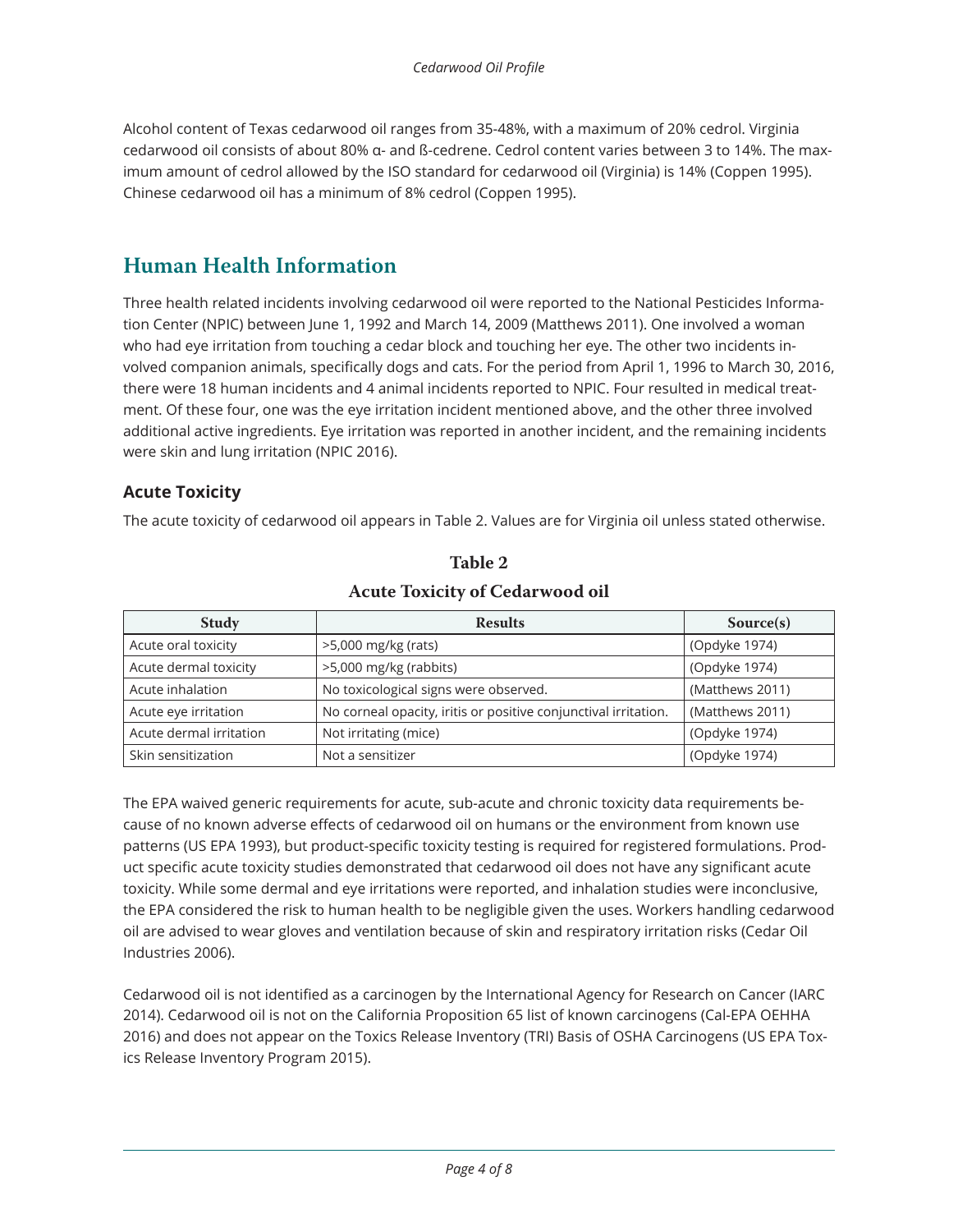## **Environmental Effects Information**

#### **Effects on Non-target Organisms**

No effects of cedarwood oil on non-target organisms were found. The EPA waived all Tier I ecotoxicity data requirements for cedarwood oil based on its non-toxic mode of action, biodegradability, and use patterns (Matthews 2011). No studies of non-target effects of the 25(b) eligible cedarwood oils were found, though several studies have been conducted with non-eligible cedarwood oils. Between April 1, 1996 and March 30, 2016, the National Pesticide Information Center received 16 incident reports about cedarwood oil that were not human or animal related (NPIC 2016). A total of five incidents of all types in New York involving cedarwood oil were reported to NPIC over that time period. The type of cedarwood oil was not specified in the data.

Two incidents involving a plant-derived flea shampoo exempt from registration with 0.5% cedarwood oil were reported to the American Society for the Prevention of Cruelty to Animal's Animal Poison Control Center between 2006 and 2008. A 3-year-old dog was euthanized 6 days after appropriate use, and a 13-year-old cat was euthanized 72 hours after appropriate use (Genovese, et al. 2012). Symptoms included skin erythema, vomiting, diarrhea, lethargy, edema, ataxia, seizures and renal failure. The formulation also contained several other 25(b) eligible active ingredients: peppermint oil, clove oil, sodium lauryl sulfate, cinnamon oil, and rosemary oil.

#### **Environmental Fate, Ecological Exposure, and Environmental Expression**

Environmental fate data requirements were not triggered for cedarwood oil in products applying for registration with the EPA, because information submitted to EPA did not indicate significant adverse hazards to the environment (Matthews 2011).

## **Efficacy**

Below is a brief review of representative scientific studies with 25(b) eligible cedarwood oil in pest control or repellency.

#### **Insecticidal Activity**

Cedar heartwood, bark, sapwood and sawdust all have termiticidal activity. In a bioassay conducted with sawdust from the heartwood of *J. virginiana* 100% of subterranean termites (*Reticulitermes flavipes*) were killed within 0.5 weeks (Adams et al. 1988). Southern pine blocks treated with cedarwood oil extracted by supercritical carbon dioxide and by ethyl alcohol had about half the weight loss (28.6% and 23.3%, respectively) from *R. flavipes* damage compared with untreated blocks (58.0% weight loss) (Eller et al. 2010). This was still much higher than cedarwood blocks, which had about 5% termite damage. Sawdust collected from the bark and sapwood of the same three species took slightly longer to kill the termites than sawdust from the heartwood that killed 95 to 100% of termites in 3 – 4 weeks. After a series of sequential removal of the constituents of the heartwood of *J. virginiana*, the authors observed that the components most toxic to termites were the sesquiterpene alcohols such as cedrol and widdrol. Widdrol was the most toxic among the other sesquiterpene alcohols present in the Eastern red Cedarwood oil (McDaniel et al. 1989).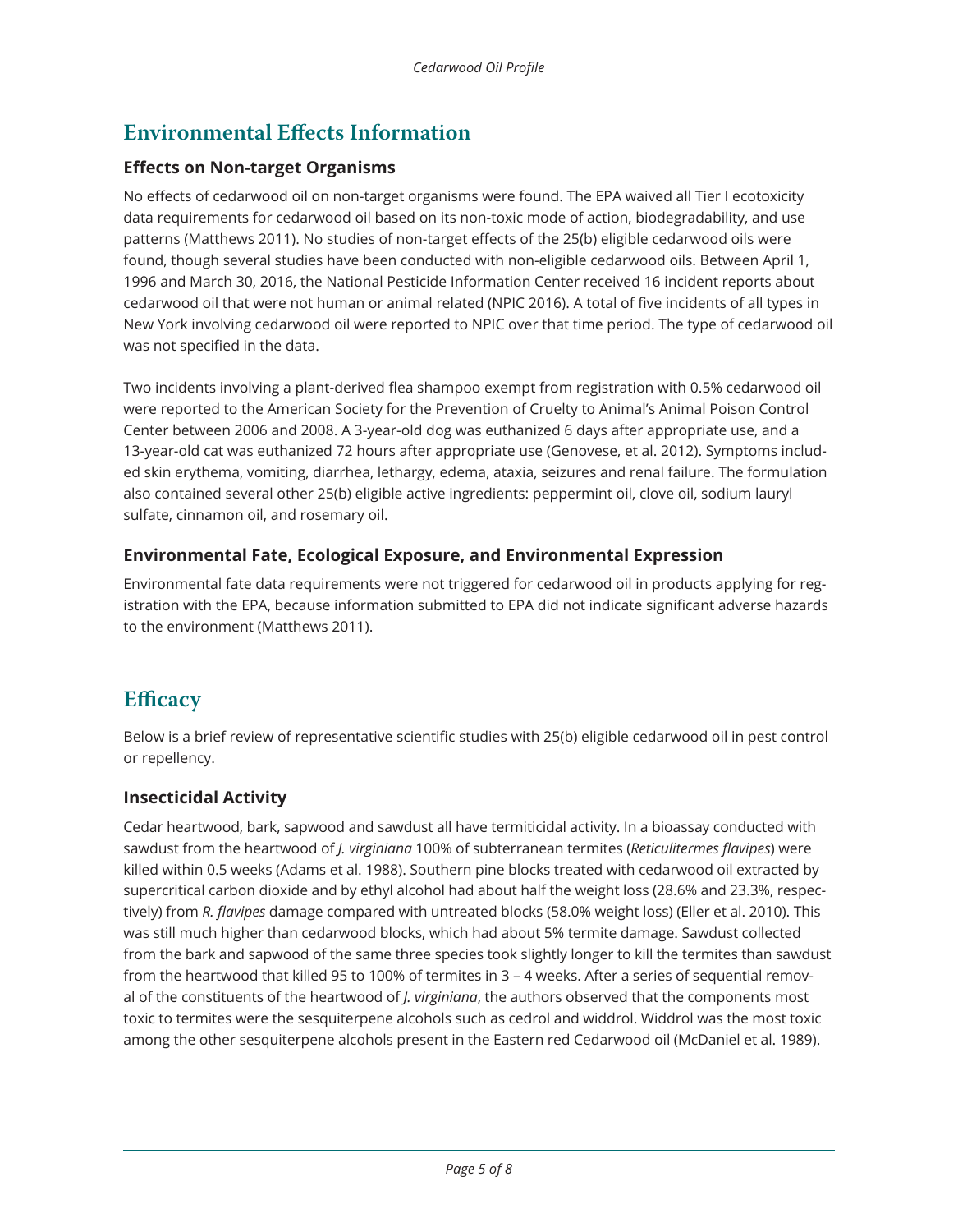Virginia cedarwood oil vapor was toxic to the larvae of webbing clothes moths (*Tineola bisselliella*) (Huddle and Mills 1952). Larvae exposed to 0.6 mg/l of cedarwood oil vapor had 91% mortality in a week. Another batch of larvae exposed to 1-2 mg/l of cedarwood oil vapor had 100% mortality within 8-24 hours of exposure. While a high concentration of cedarwood vapor applied for a short period increased the probability of larval mortality, the authors concluded that long-term control of clothes moth larvae is also possible in cedarwood chests given that the smaller concentration of vapor is released over a longer period. Other chewing insects such as black carpet beetle (*Attagenus megatoma*) and furniture carpet beetle (*Attagenus flavipes*) are also susceptible to the Virginia cedarwood oil vapor (Sweetman et al. 1953).

Various pesticide products were compared for their ability to prevent sweetpotato whitefly (*Bemisia tabaci*) from settling on immature tomato plants (*Solanum esculentum*) grown in styrofoam trays. Nocdown III, a 25b exempt product with cedarwood oil manufactured in Texas, had a 50% settling ratio (SR<sub>50</sub>) of 3,810, virtually ineffective in preventing settling (Schuster et al. 2009).

#### **Fungicidal Activity**

Wood blocks treated with extracts of heartwood of *J. virginiana* and *Cryptomeria japonica* (Japanese Cedar) were resistant to the brown-rot causing fungi *Gloeophyllum trabeum* (Eller et al. 2010)*.* Southern pine blocks treated with ethyl alcohol extracted cedarwood oil and infected with *Gloeophyllum trabeum* had 28.1% weight loss, significantly less than the 58.1% weight loss for the untreated blocks. However, cedarwood oil was not effective in preventing rot cause by the fungus *Postia placenta.* The authors suggested that the sesquiterpenes found in the heartwood of cedar might provide resistance against wood-rotting fungi.

As a fungicide, cedarwood oil is relatively weak and possibly antagonistic to other essential oils with greater anti-microbial activity. Texas cedarwood oil reportedly reduced the efficacy of other essential oils in the control of bacteria (Opdyke 1976). In this study, cedarwood oil exhibited no antibacterial activity against five bacteria studied, whereas the vapor of cedarwood oil inhibited two of the five bacteria studied. An oil-water mixture of cedarwood oil suppressed the growth of *Staphylococcus aureus* for approximately 2-3 hours. Cedarwood oil exhibited slight antifungal activity against 1 of 15 fungi studied (Opdyke 1976).

#### **Parasiticidal Activity**

After treating the tails of mice with cedarwood oil—species of derivation unspecified—the researchers concluded that it works both as a repellent and larvicide of *Schistosoma mansoni,* the parasite responsible for causing schistosomiasis (Campbell and Cuckler 1961). Ether solutions containing as little as 1% yellow cedarwood oil gave complete protection against *S. mansoni* for 4 hours. A 50% solution was completely effective for 3 days and completely ineffective after 5 days.

## **Standards and Regulations**

#### **EPA Requirements**

Cedarwood oil does not have a tolerance established or an approved tolerance exemption [40 CFR 180]. As such, any residues on food would be illegal. EPA does not have enough information to issue exemption for its use on food crops [80 FR 80657].

The US EPA treats cedarleaf oils differently than cedarwood oils (Matthews 2011). While cedarwood oil is eligible for exemption under section 25b, cedarleaf oil is not.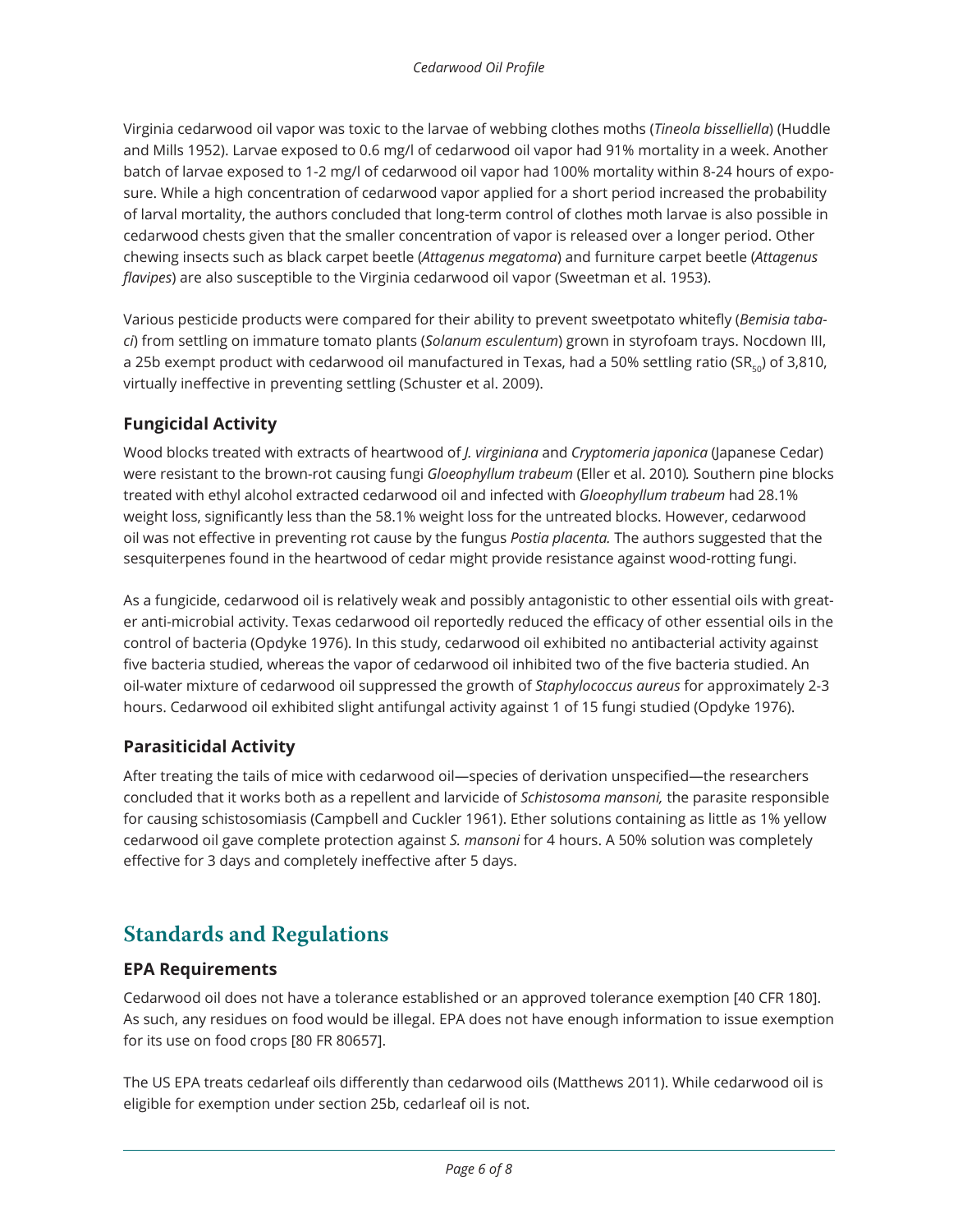#### **FDA Requirements**

Cedarwood oils and terpenes may be safely used in food when used according to Good Manufacturing Practices [21 CFR 172.515]. Cedarwood oil is not on FDA's Generally Recognized As Safe (GRAS) list when used on food [21 CFR 184]. However, it is considered GRAS by the National Cancer Institute when used as flavor enhancers, flavoring agents, or adjuvants on food (CSWG 2002). The same study noted that cedarwood oil is recognized as safe by the FDA for use in cosmetics and personal care products as a fragrance or massage oil. *Thuja plicata* and *Cedrus atlantica* cedarwood oils are sometimes used in such FDA regulated products.

#### **Other Regulatory Requirements**

Although Cedarwood oil cannot be used on food, it is allowed by the USDA's National Organic Program for structural and other non-food uses (NOP) [7 CFR 205].

## **Literature Cited**

- Adams, Robert P. 1987. "Investigation of *Juniperus* Species of the United States for New Sources of Cedarwood Oil." *Economic Botany* 41 (1): 48–54.
- Adams, RP. 1991. "Cedar Wood oil—Analyses and Properties." In *Essential Oils and Waxes*, 159–173. Springer.
- Adams, RP, CA McDaniel, and FL Carter. 1988. "Termiticidal Activities in the Heartwood, Bark/sapwood and Leaves of *Juniperus* Species from the United States." *Biochemical Systematics and Ecology* 16 (5): 453–456.
- Cal-EPA OEHHA. 2016. "Chemicals Known to the State to Cause Cancer or Reproductive Toxicity." Sacramento, CA: Cal-EPA. http://oehha.ca.gov/media/downloads/proposition-65//p65single05202016.pdf.
- Campbell, WC, and AC Cuckler. 1961. "The Prophylactic Effect of Topically Applied Cedarwood Oil on Infection with *Schistosoma Mansoni* in Mice." *The American Journal of Tropical Medicine and Hygiene* 10 (5): 712–715.
- Cedar Oil Industries. 2006. "Cedarwood Oil Material Safety Data Sheet." MSDS. San Antonio, TX: Cedar Oil Industries.
- Coppen, JJW. 1995. "Flavours and Fragrances of Plant Origin." Rome, IT: UN Food and Agriculture Organization. http://www.fao.org/docrep/v5350e/V5350e00.htm.
- CSWG. 2002. "Cedarwood Oil." N02-NaN-7007. Washington, DC: National Cancer Institute. https://ntp. niehs.nih.gov/ntp/htdocs/chem\_background/exsumpdf/cedarwood\_oil\_508.pdf.
- Eller, FJ, Carol A Clausen, Frederick Green, and SL Taylor. 2010. "Critical Fluid Extraction of *Juniperus virginiana L*. and Bioactivity of Extracts against Subterranean Termites and Wood-Rot Fungi." *Industrial Crops and Products* 32 (3): 481–485.
- Eller, Fred J, and Jerry W King. 2000. "Supercritical Carbon Dioxide Extraction of Cedarwood Oil: A Study of Extraction Parameters and Oil Characteristics." *Phytochemical Analysis* 11 (4): 226–231.
- EPI. 2012. "Estimation Programs Interface (EPI) Suite (V4.11)." Washington, DC: US EPA Office of Pesticides and Toxic Substances.